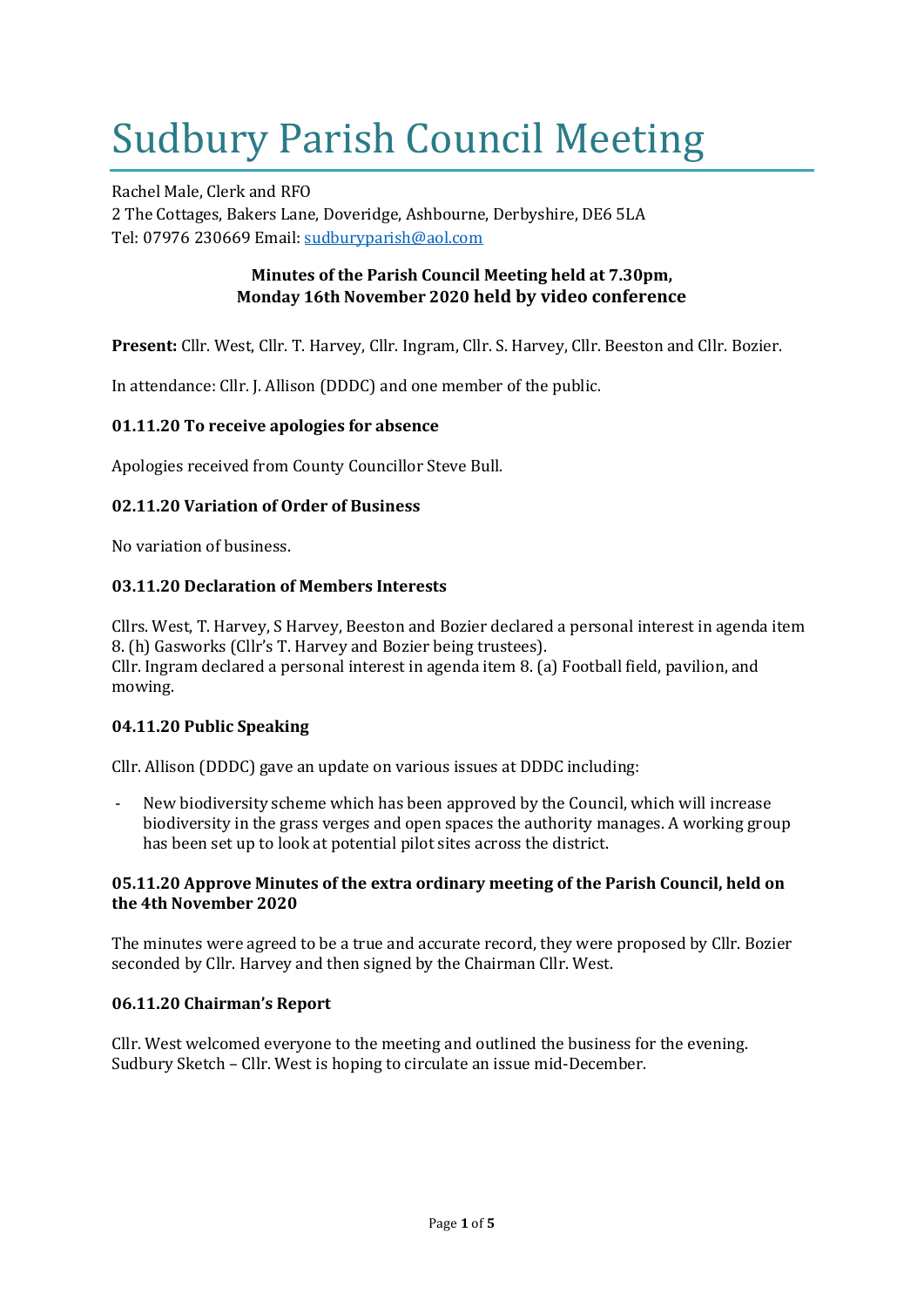## **07.11.20 Report from the Clerk on on-going matters**

Notice Board – has been repaired.

- (a) Training GDPR and FOI, it was RESOLVED the Clerk would attend these courses splitting the cost with her other Councils. Payment of £26 approved.
- (b) Alternative meeting location post-COVID-19 the Clerk reported that the Council need to start thinking about an alternative location for meetings once restrictions have eased.

#### **08.11.20 Village Reports:**

(a) Football Field, Pavilion, Mowing

No issues to report as everything is on hold. Many thanks to the Football club for keeping the field cut and tidy. Mower insurance renewal has been received - £199.75. Payment was approved.

(b) Website – Accessibility Statement

Cllr. Bozier ran through what we need to do to our website to comply. The Clerk will look to do the necessary works along with help from Cllr. Bozier.

(c) Highways Report

No updates to report.

(d) Public Footpaths and Rights of Way

Temporary closure of Footpath from 26th October 2020 to 23rd December 2020.

There remains a large puddle which forms outside the bowling green when it rains, Clerk to chase DCC.

(e) Sudbury Park

Nothing to report.

(f) National Trust

No update received.

- (g) Sudbury Estate
	- i. Parish Rooms Clerk to write a letter of thanks to the Parish Rooms Committee, thanking them for everything they have done over the years running the committee.
	- ii. Gibb Lane car park It was RESOLVED we would leave everything running as it is until the 31.03.2021 and then decide how to move forward.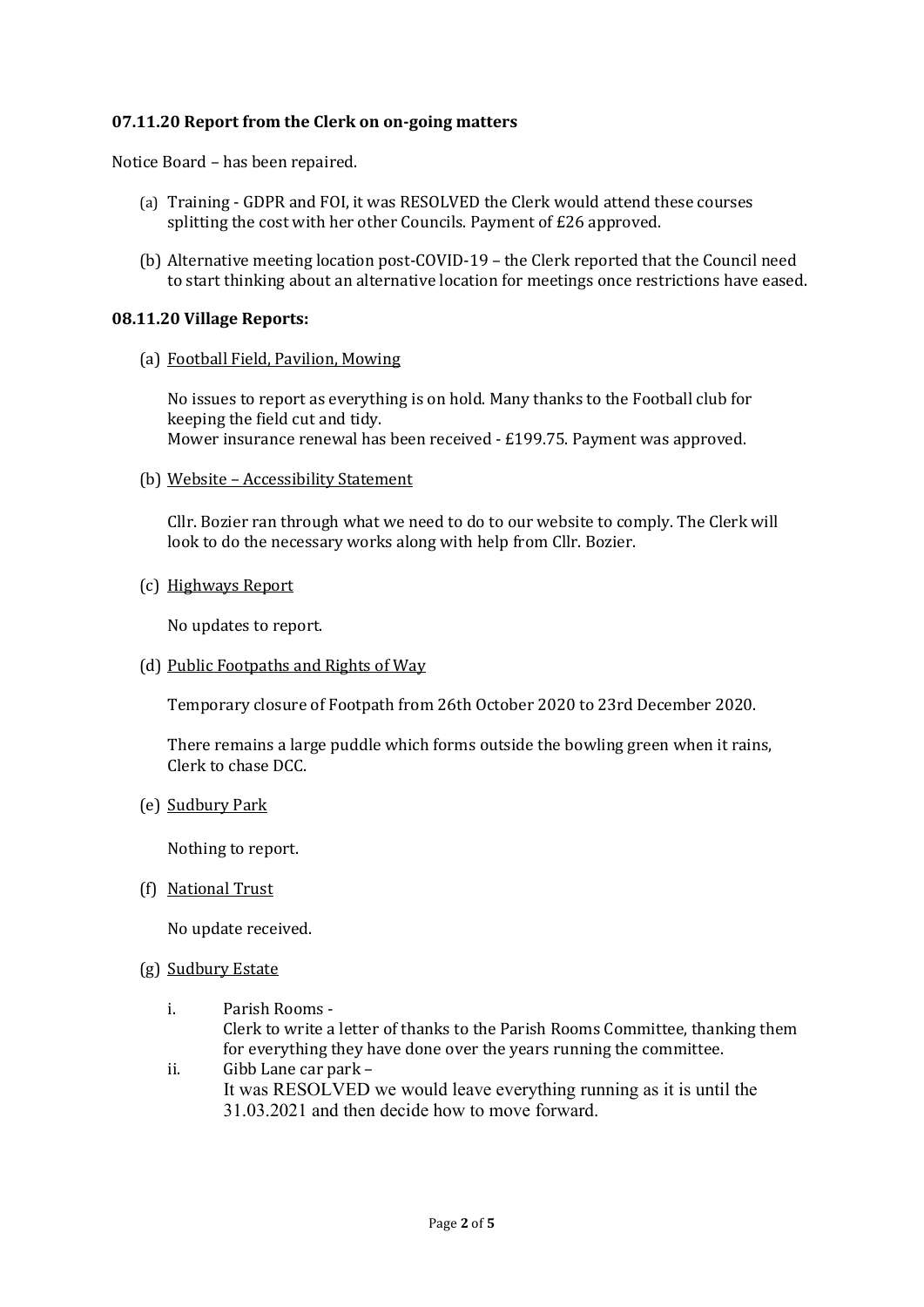## (h) Gasworks update

Cllr. Harvey gave an update on the Gasworks including the following: Bloors builders have been in and taken down the building above the kiln and the Wellies Project have taken down the kiln. Some of the bricks have been saved in the hope a pizza oven can be built as a thank you to the potter who built it. The area is now completely clear. By the end of the month, they should have made a start on the 5 trees which need to come down. 2 are right by where the kiln was and that will open the area up. The roof is in a dangerous state and they are looking to repair, a company is starting work on this on the 7th of December. They have now employed a manager who will be responsible for the day to day running of the building.

(i) Prison

Nothing to report.

## **09.11.20 Derbyshire Association of Local Councils Circulars**

September, October, and November newsletter circulated to all Councillors.

## **10.11.20 Finance**

(a) Payments made since the last meeting

| 24.09.20 | Fuel for playing field mowing             | £18.13  |
|----------|-------------------------------------------|---------|
| 24.09.20 | LG Woodward, replacement of floodlight    | £218.58 |
| 02.10.20 | Clerk, salary payment                     | £210.98 |
| 23.10.20 | Fuel for playing field mowing             | £17.19  |
| 23.10.20 | Ink                                       | £17.99  |
| 23.10.20 | RVT, mower part                           | £48.01  |
| 28.10.20 | Zoom, monthly fee                         | £14.39  |
| 30.10.20 | Clerk, salary payment                     | £153.68 |
| 06.11.20 | Sudbury Estate, car park rent             | £550.00 |
| 06.11.20 | Sudbury Estate, Parish Rooms rent         | £480.00 |
| 09.11.20 | 2Commune, website accessibility           | £60.00  |
| 09.11.20 | Ashcroft Services, repair of notice board | £30.00  |
|          |                                           |         |

The Clerk's payslip for September & October and bank statements will be signed when social distancing allows.

These payments were authorised by email with the Chair and Vice chair at the time of the payments being made.

## (b) Income

No income received.

## (c) 2020/2021 Budget Appraisal

The budget appraisal as of 16.11.2020 was emailed prior to the meeting to all Councillors. This will be signed when social distancing allows.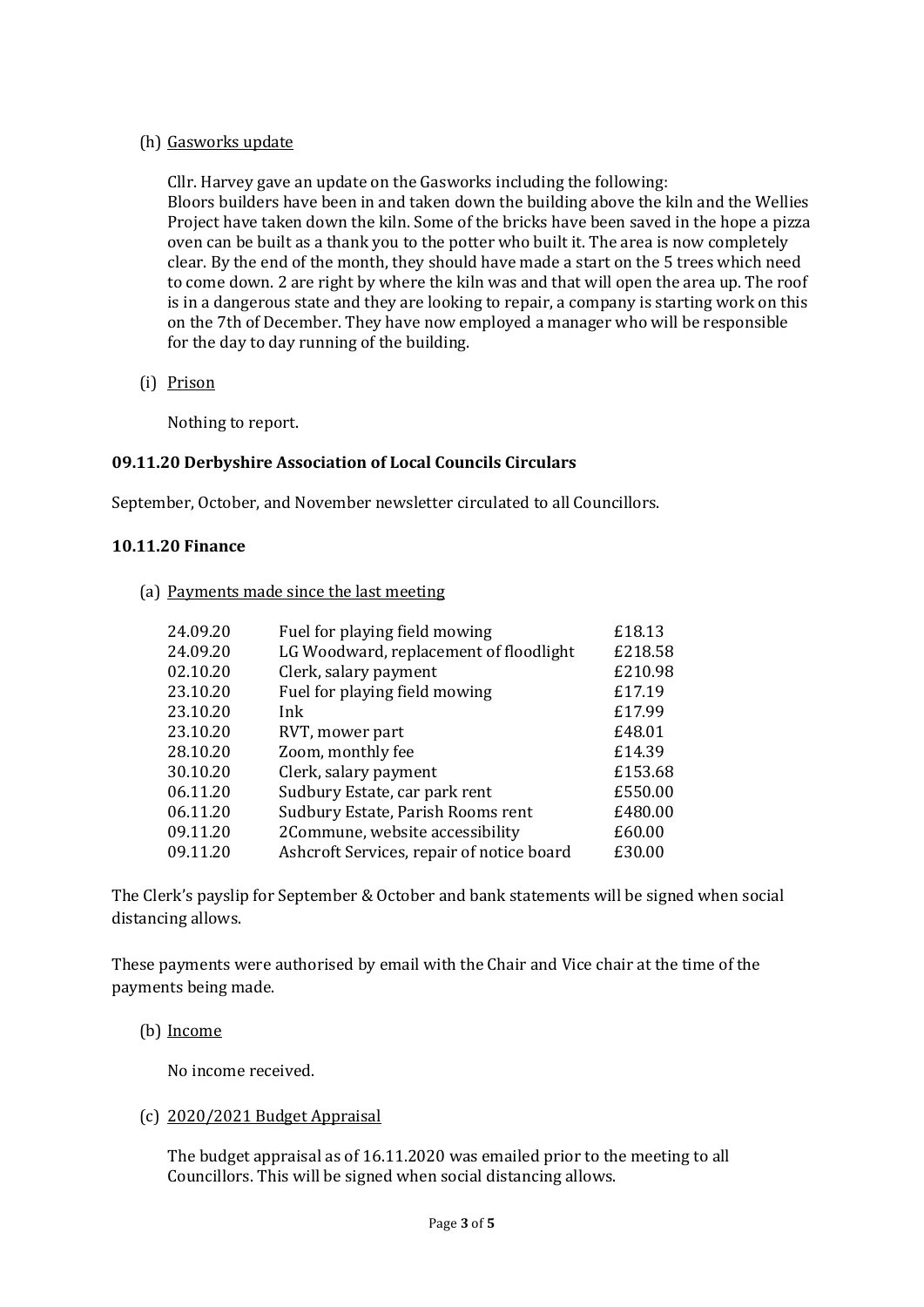# (d) Budget 2021/2022 Planning

The Council went through spend for the rest of the year and it was then decided to go through at our January meeting in more depth.

# **11.11.20 To consider Planning Applications / Decisions**

New Applications:

**18/00854/DCOND**, The Old Gas Works School Lane Sudbury, Discharge of condition(s) 3A, 3B, 6, 7 and 14 of application 18/00854/FUL - Change of use, conversion and extension of former gas works to facilitate leisure and assembly use (Use Class D2) - 07/10/2020. NOTED.

**20/00906/FUL**, Harehill Farm Ashbourne Road Sudbury - Proposed side extension to agricultural building for machinery storage – 05.10.20.

**17/00329/DCOND**/ Hallmark Tractors Springfield Garage Ashbourne Road, Discharge of condition 26 of application 17/00329/FUL - Hybrid Application – Residential Development of up to 4 no. dwellings and access (Outline) and erection of building for B2/B8 Use and associated access (Full). 02.10.20.

**20/00868/VCOND** Land to South Of Hallmark Tractors Site Ashbourne Road Sudbury - Proposed variation of condition 9 of planning permission 20/00343/REM to allow development works to begin prior to the completion of offsite works - 09/09/2020.

**20/01020/VCOND** The Old Gas Works School Lane Sudbury Derbyshire DE6 5HZ Andrew Stock Variation of Condition 2 (approved plans) of planning permission 18/00854/FUL to allow for a revised car parking design 13/10/2020

**20/01077/FUL** PROPOSED DEVELOPMENT: Conversion of existing outbuilding to ancillary residential, Oak Cottage Main Road 13.11.20

# Decisions:

**20/00868/VCOND** Land to South Of Hallmark Tractors Site Ashbourne Road Sudbury, Proposed variation of condition 9 of planning permission 20/00343/REM to allow development works to begin prior to the completion of offsite works GRANTED WITH CONDITIONS 04.11.20

## Withdrawn:

**20/00482/FUL**- Former Hallmark Tractors Site Ashbourne Road, change of use from Light Industrial B1(c) to Retail (A1), Cafe (A3) and Office (B1(a) uses. Withdrawn 13/10/2020

# **12.11.20 Correspondence**

DCC Community News 22/09/2020 – Emailed 22/09/20